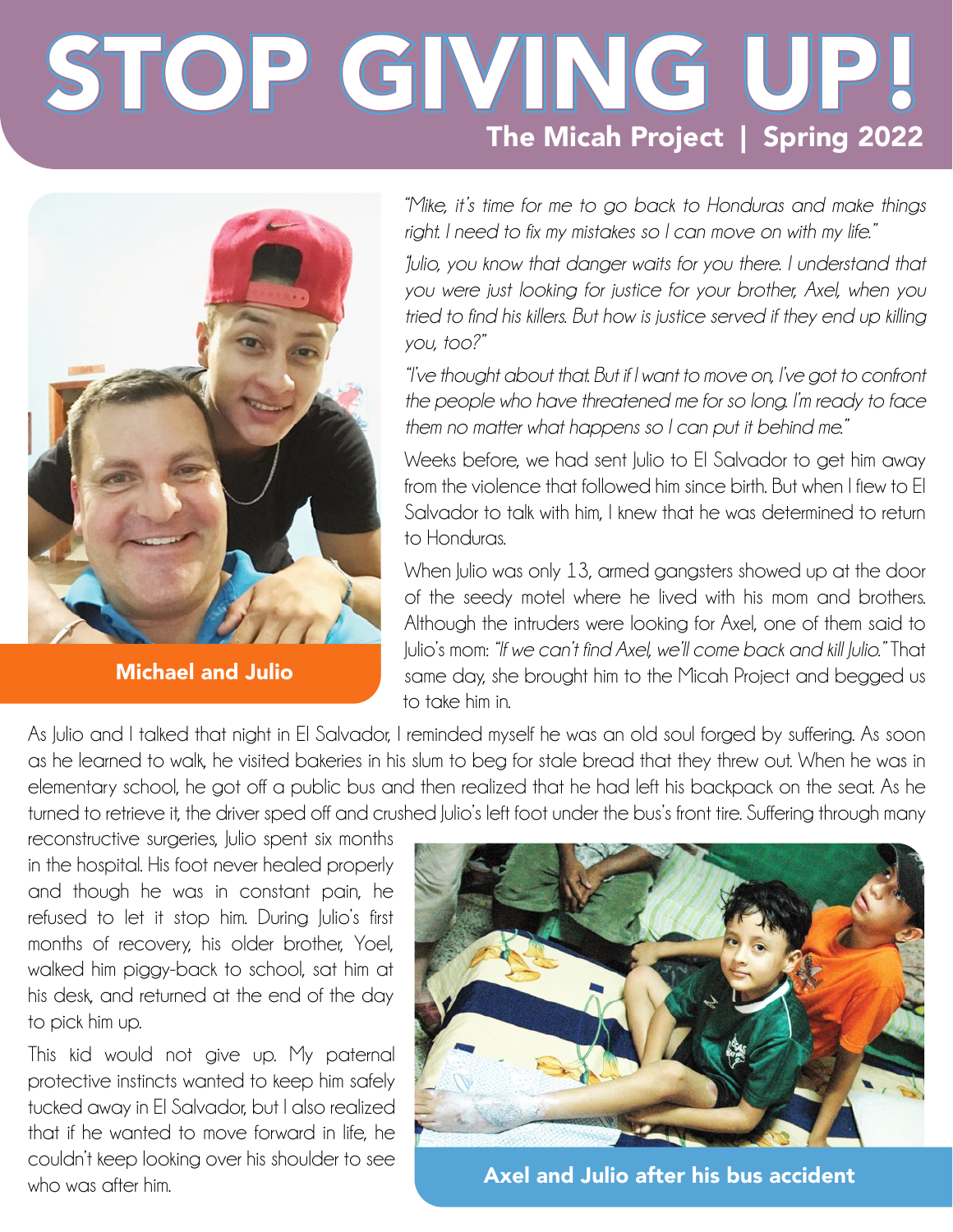Julio and I shared a strong father-son bond that was formed through joy and tragedy. In 2015, less than a year after Julio joined the Micah House, Axel was gunned down just blocks from his motel room. When Axel left the streets in 2008, he became a part of the Micah Project. Though only 12 when he entered Micah, he was deeply involved in gang life. He did well for a couple of years, but ultimately lost his battle with violence and addiction and ended up back on the streets. He was the first Micah boy we ever lost, and our shared grief strengthened my bond with Julio.

Even with that support, Axel's death sent Julio into a dark place. He told me, *"After what happened to Axel, I wanted something that would fill me, but I couldn't find what it was. I was so desperate that I started using drugs again. I felt completely destroyed."* Consumed with grief, Julio looked for ways to avenge his brother's death. Eventually, however, he applied the steely perseverance that he learned as a child to pull himself out of despair. One outlet was painting. He used his artistic skills not only to express his grief but also to share light, color

and beauty. One of his paintings was an impressionistic view of a sunset over the ocean. On the back, he wrote:

*Imagining a little bit of paradise. The meaning of creation & perfection makes me see that there is an adventure, among many millions. But we can undertake them only if we let ourselves be guided by the true Lord of the tour.*

Although Julio's hope contained undertones of sorrow, he encouraged others to see beauty instead of ashes.

At the end of 2019, Julio returned from El Salvador, and I didn't hear from him for several



weeks. Every day, I checked the crime section of our local paper; I was terrified that I would read a story about Julio's murder just as I had read about Axel's. But one day I saw Julio walking up the long path to the Micah House.

*"Mike, I went to the headquarters of the gang that was following me. I told them that I wasn't doing drugs anymore and that I wanted to go back to school and get my life right with God."* 

*"Julio, I really don't understand the rules that these people play by. Will they let you alone?"*

*"Yeah,"* he said. *"That part of my life is over."* Julio gave me a big hug.



Chefs Arle and Julio with apprentice David Cooks Culinary School.

When the pandemic shut the world's door, Arle, Iulio's friend, returned to Honduras after a stint as a chef on a Mediterranean cruise ship. Arle took over Micah's kitchen. Julio became his assistant and although we didn't realize it then, they launched what would become the Micah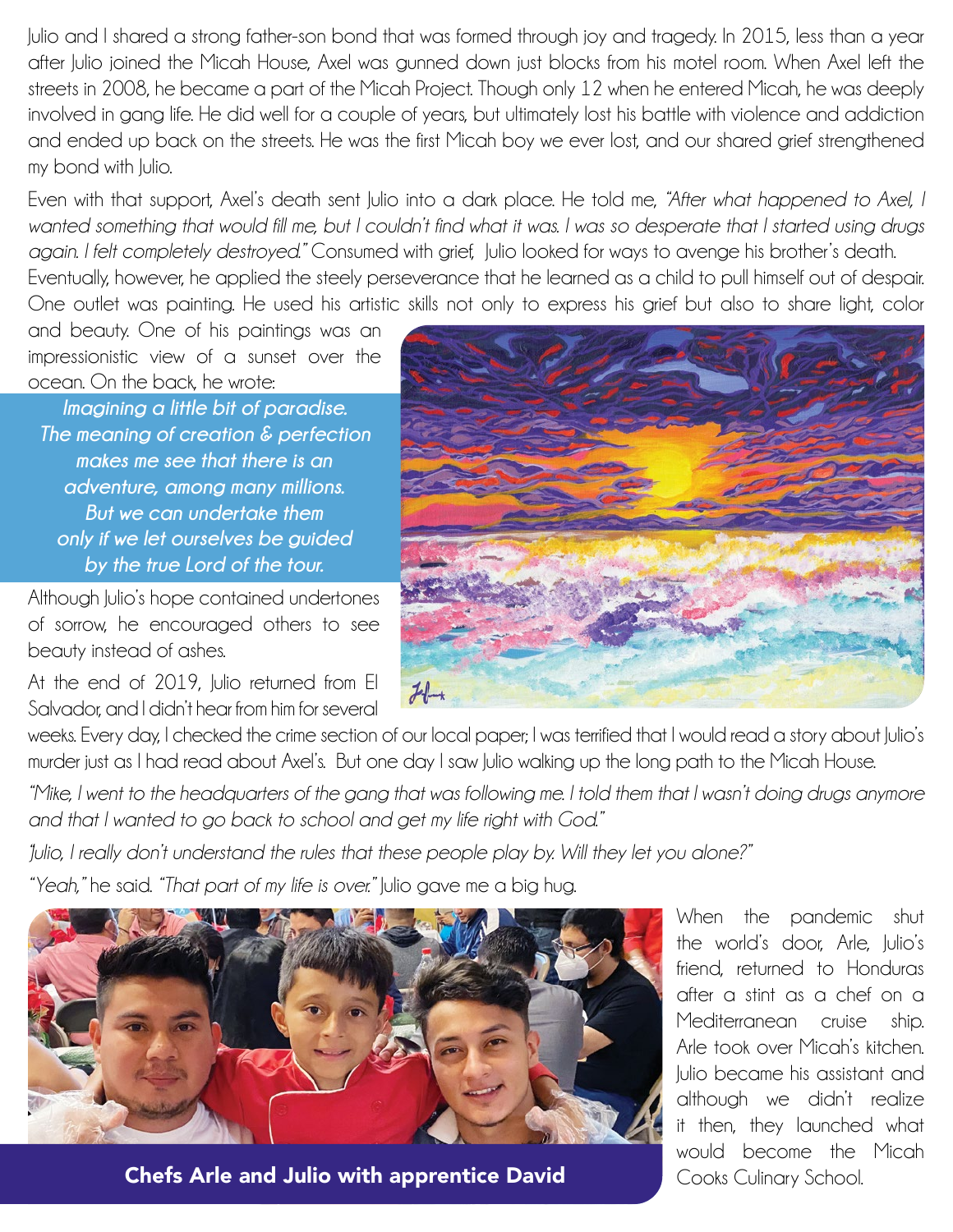Delicious aromas weren't the only things wafting out of Arle and Julio's kitchen. During the dismal lockdown, you could hear laughter roaring out of it as well. Mostly because of Julio, it became the most popular spot in the Micah House. Even the youngest Micah boys suddenly wanted to be chefs, not because they loved chopping onions or grilling meat, but because joy drew them to the kitchen.

Over the next few months, Arle and Julio launched culinary classes, which were the favorite part of the Micah boys' day. Julio assumed the role of culinary teacher for David, Walter, and Misael, three new boys. Though these whirlwinds could barely sit still, Julio commanded their attention during his culinary classes. One morning, the diminutive David bounded into my office. Carrying a tray, he proudly announced, *"Julio taught me how to make sushi! I want to give it to you!"* By far, it was the best 9:00 a.m. sushi I've ever tasted.

In 2021, Julio graduated from our culinary program and that November, he got a job as a chef's assistant at a fine restaurant and bakery. Julio lived just down the road from the Micah Project, and he rode his motorcycle into the city every morning to work. On his way home each night, he stopped by to visit. One evening, he knocked on the door of my cabin. He'd had a long day, and he still had flour dust on his jeans from making pizza crusts. Though exhausted from being on his feet, he was enthusiastic about a holiday "special" that he and his chef had planned. They wanted to prepare 2000 plates of food for the homeless and to distribute them on Christmas Eve. Julio asked if the Micah boys could help. When the boys found out that it was Julio who asked, every one signed up.

On December 23rd, they got to the restaurant at 8:00 a.m. and worked with the kitchen team for ten hours to prepare the meals. I arrived at lunchtime to check on them and found



Julio prepares food at Micah

our miniature chefs chopping, shredding, and slicing like pros. Julio had stepped away to help fill orders for the restaurant's lunch rush, and I waved at him from across the kitchen. Lifting his hand out of the pizza dough, he gave me a thumbs-up. His smile radiated joy and strength.

I didn't see Julio for a couple of weeks after the Christmas holidays were over. On January 20th I dozed in my recliner when I heard a knock on my cabin door. *"Hey viejo, te traigo algo." "Hey old man, I brought you something,"* he said, using his favorite term of endearment for me. He dropped his motorcycle helmet on the recliner in order to open his backpack. *"I finished this painting a couple of weeks ago, and I wanted to bring it over tonight."* He handed me a painting of mountains with the sun radiating over them. Around the scene, he had painted the words from the first verse of Psalm 27: "The Lord is my light and my salvation. Whom shall I fear?"

*"Julio, I love it!"*

*"Do you really?"* He was self-conscious about his art.

*"Absolutely! But you forgot to sign it."* 

*"Yeah,"* he giggled. *"I ran out of black ink."*

I gave him a permanent marker, and he signed his name. We chatted for a bit and then he went to find his brother, Yoel, who runs the evening caregiving shift at the Micah House.

As I got ready for bed, I heard another knock. Upon entering, Julio said, *"I forgot my motorcycle helmet."*

*"Julio, you always forget something when you come to visit."* We laughed. Giving me one last hug, he headed down the street to his apartment.